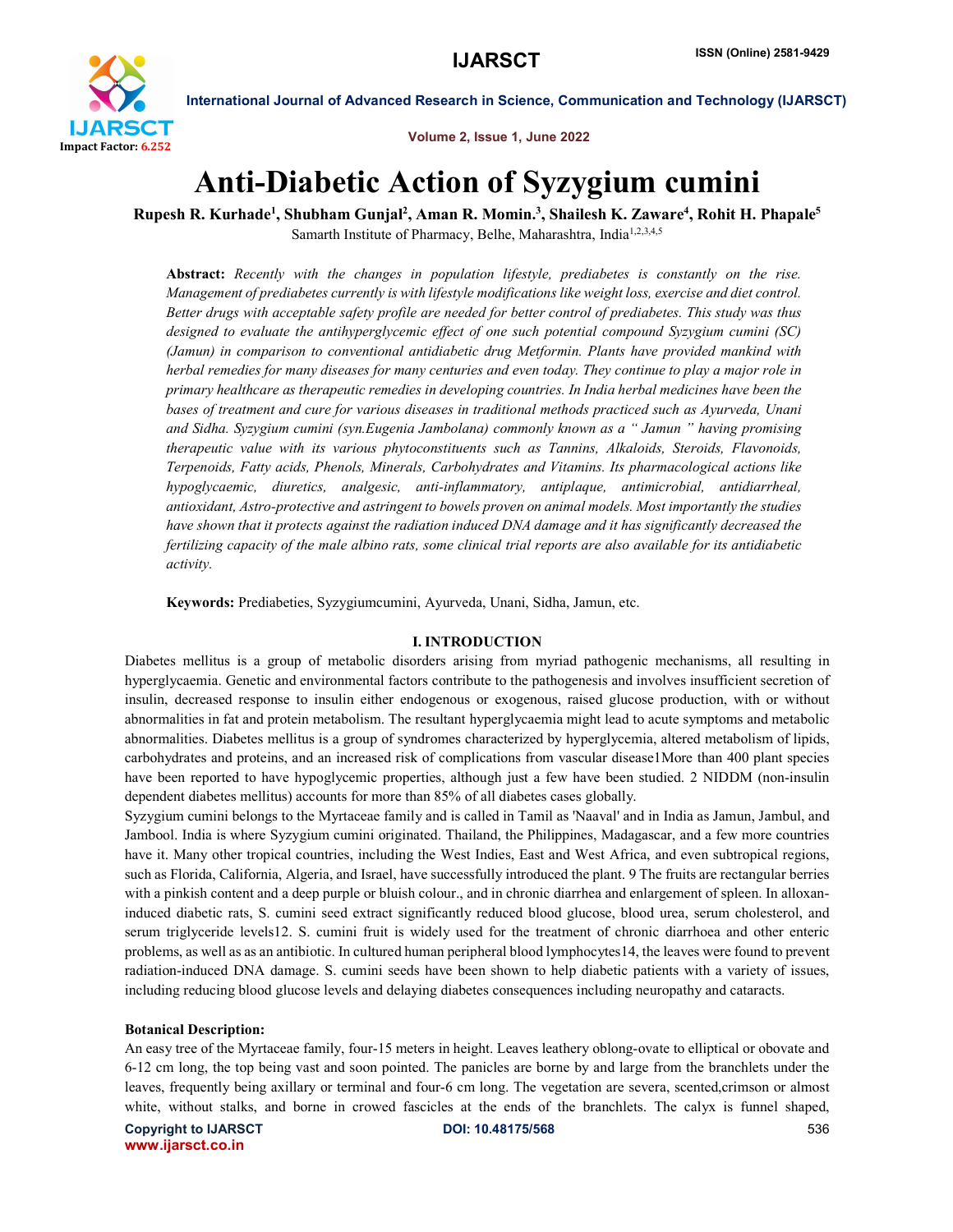

# Volume 2, Issue 1, June 2022

approximately four mm long, and four toothed. The petals cohere and fall collectively as a small disk. The stamens are very severa and so long as the calyx. Fruit is oval to elliptic;1. five-3. five cm long, darkish red or almost black, luscious, fleshy and edible; it consists of unmarried big seed

| <b>Scientific Classification:</b> |                                                  |
|-----------------------------------|--------------------------------------------------|
| Kingdom                           | : Plantae                                        |
| Unranked                          | : Angisperms                                     |
| Unranked                          | : Eudicots                                       |
| Unranked                          | : Rosids                                         |
| Order                             | : Myrtales                                       |
| Family                            | : Myrtaceae                                      |
| Genus                             | : $Syzygium$                                     |
| Species                           | : Cumini                                         |
| <b>Binomial Name</b>              | : Syzygium cumini (L) Skeels                     |
| Parts Used                        | : Seeds, Leaves, Fruits, Bark                    |
| <b>Ayurvedic Properties</b>       | $: 3-6$                                          |
| Rasa                              | : Kasaya, Madhura, Amla                          |
| Virya                             | : Sita                                           |
| Guna                              | : Laghu, Ruksa                                   |
| Vipala                            | : Madhura, Katu                                  |
| Karma                             | : Vatala, Pittahara, Kaphahara, Vistambhi, Grahi |
|                                   |                                                  |

# Phytochemistry:

Phyto' is the Greek phrase for plant. There are many households of phytochemicals and that they assist the human frame in quite a few ways. Phytochemicals can also additionally guard human from a bunch of diseases. Phytochemicals are non-nutritive plant chemical substances which have protecting or disorder preventive properties. Fruit of Syzygium cumini consists of Malic acid is the most important acid (0. fifty-nine of the wt of fruit), a small amount of oxalic acid is likewise mentioned to be present. Gallic acid and tannins account for astringency of the fruit. The crimson color of the fruit is because of presence of cyaniding diglycosides.7 Fruit incorporate sugar (eight.09%), nonreducing sugar (9.26%) and sulfuric acid (1.21%). eight Glucose, Fructose, mannose and galactose are the fundamental sugars. The mineral components mentioned to be present (mg/100g of suitable for eating pulp) are Ca, 15, Mg, 35: P,15 (phytin P,2); Fe, 1.2 (ionisable Fe, o.1); Na, 26.2; K 55; Cu, 0.23; S,thirteen and Cl,eight. The nutrients present (in 100g. suitable for eating pulp) are vit.A, eighty IU; thiamine,0.03 mg, riboflavin,0.01mg; nicotinic acid ,0.2 mg; vit.C, 18 mg; choline,7 mg; Folic acid, three μg.

# Cardiometabolic Properties and Potential Mechanisms of Action: Antihyperlipidemic Activity

Flavonoid-wealthy extract of S. cumini seed (three hundred mg/kg/day, 15 days) changed into defined to lessen general ldl cholesterol, LDL-ldl cholesterol, and triacylglycerol in addition to enhance HDL-ldl cholesterol levels. Similar outcomes have been discovered for aqueous extract of fruit at doses of one hundred and two hundred mg/kg, for hydroalcoholic extract of seed kernel (one hundred mg/kg/day, 30 days) and for management of Dihar (one hundred mg/kg/day, 6 weeks), an Indian combination of herbs containing S. cumini. In all of the above cited studies, dyslipidemia secondary to streptozotocin-caused diabetes changed into used as animal version to evaluate S. cumini antihyperlipidemic activity, that have been especially ascribed to the inhibition of 3-hydroxy-3-methyl-glutaryl-CoA (HMG-CoA) reductase, the enzyme accountable for ldl cholesterol synthesis. Flavonoids discovered in S. cumini are predicted to account for this activity, because it has been defined that this magnificence of compounds will increase the expression of cAMP-based phosphokinase, enzyme accountable for 5-hydroxy-3-methylglutaryl-coenzyme a reductase inhibition.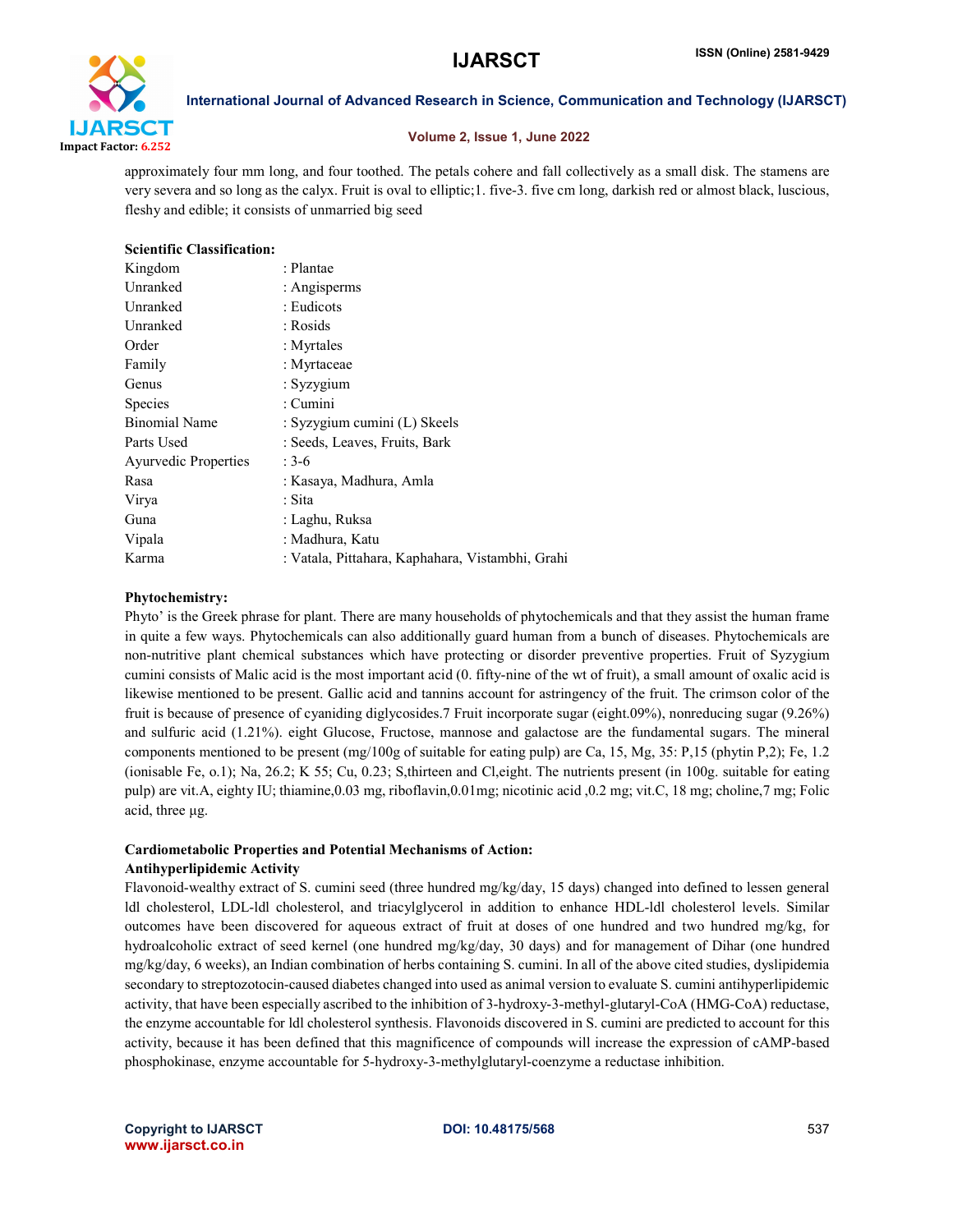





Figure 1: Biological properties and main mechanisms of action described for the most prevalent polyphenolic compounds identified in Syzygium cumini.

### Anti-inflammatory Activity

Inflammatory strategies are at once concerned withinside the improvement of cardiometabolic sicknesses together with atherosclerosis, kind 2 diabetes, and cancer. Methanolic and ethyl acetate extracts of S. cumini leaf (two hundred and four hundred mg/kg) decreased carrageenan-brought on paw edema in rats (Jain et al., 2011). Methanolic extract of seed (250 and 500 mg/kg, 21 days) additionally decreased paw edema extent and leukocyte migration in rats with adjuvantbrought on arthritis. Ethanolic extract of the bark (one hundred, 300, and one thousand mg/kg) decreased the manufacturing of prostaglandin E2, serotonin, and histamine. Similarly, pre-remedy of mice with ethanolic extract of leaf (25, 50, and one hundred mg/kg) decreased systemic manufacturing of pro-inflammatory factors, consisting of interleukin-five, while TNF-α and NO• manufacturing changed into reduced at doses of five or 50 mg/kg administered 6-h preceding to infection induction.

### Antioxidant Activity

Polyphenolic and associated antioxidant compounds are diagnosed as crucial cardiometabolic retailers due to the fact that they scavenge reactive oxygen/nitrogen species and stimulate antioxidant defenses, which can be concerned in all of the aforementioned sports of S. cumini. Oral management of aqueous extract of seed (500, one thousand, and1500 mg/kg/day, five days) to mice dealt with with urethane 7,12- dimethyl benzanthracene ended in decreased chromosomal damage, appreciably inhibited hepatic lipid peroxidation, which changed into related to appreciably improved pastime of glutathione S-transferase, superoxide dismutase, and catalase.

### Antihyperglycemic Activity

Use of S. cumini withinside the combat towards diabetes has been studied with the aid of using western medication because greater than one hundred thirty years. In latest years, severa preclinical research have evaluated extracts of numerous parts, particularly seeds, of this plant speciesfor anti-hyperglycemic hobby. Blood and urine glucose tiers of streptozotocin-brought about diabetic rats had been reduced upon 30-days remedy with ethanolic extract of seed at doses of a hundred mg/kg/day. In addition to blood glucose reducing impact, flavonoid-wealthy extract of seed changed into additionally proven to get better peripheral glucose tolerance in streptozotocin- brought about diabetic rats (500 mg/kg/day, 21 days) and mice (three hundred mg/kg/day, 15 days). Those results had been ascribed to improved hobby of peroxisome proliferator-activated receptors (PPAR) alpha and gamma, which changed into assessed in 3T3-L1 preadipocytes incubated for twenty-four h with growing concentrations (1–a hundred mg/mL) of flavonoid-wealthy extract of seed.

Copyright to IJARSCT **DOI: 10.48175/568** 538 www.ijarsct.co.in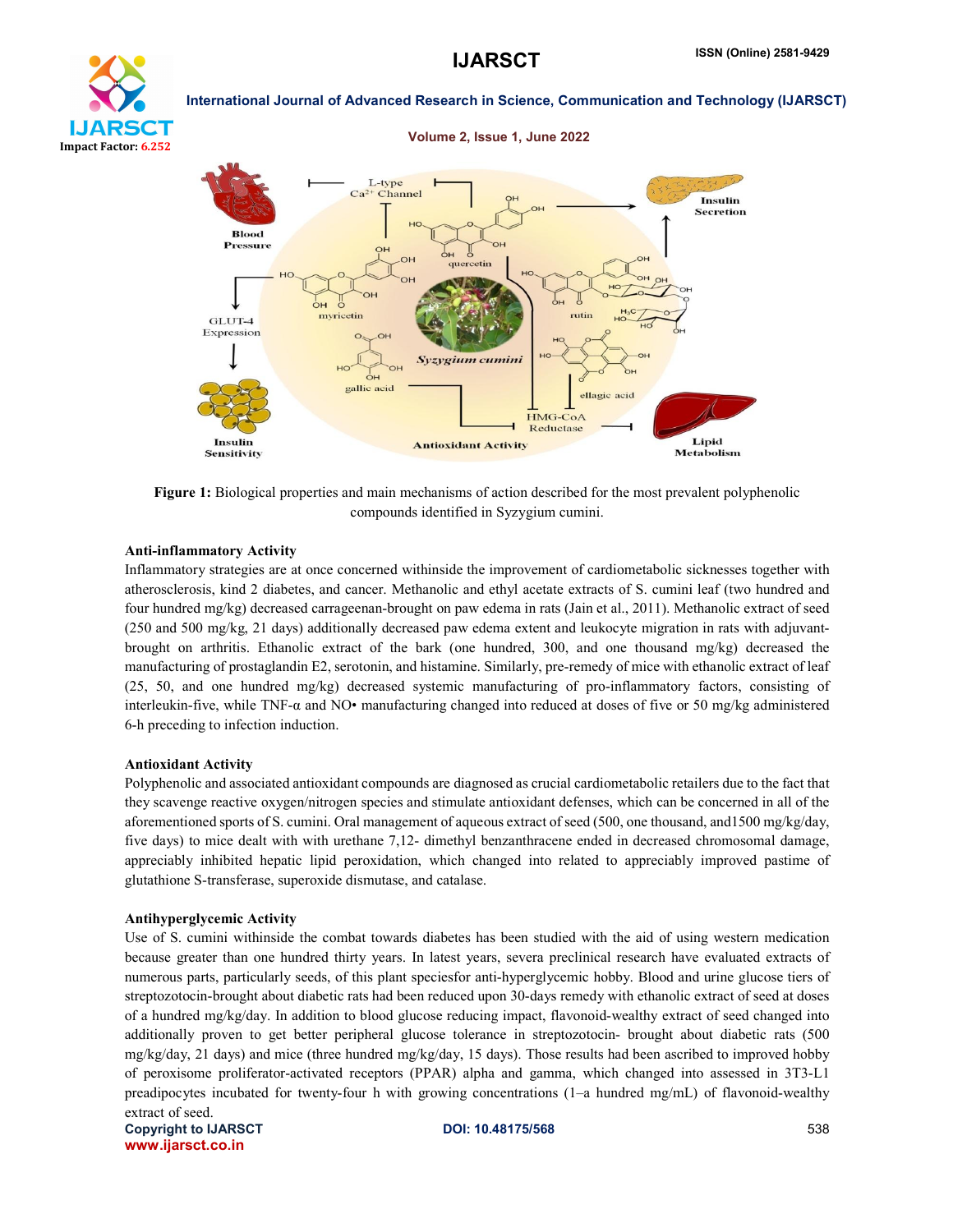

# Volume 2, Issue 1, June 2022

In this equal study, seed extract changed into proven to own insulinotropic hobby, which can be worried withinside the abovementioned results. Considering flavonoids already diagnosed in S. cumini seed antihyperglycemic impact of rutin changed into attributed to inhibition of glucose metabolism enzymes hexokinase and glucose-6-phosphatase. As highlighted in Figure 1, rutin (0.5–eight mM) additionally improved insulin secretion in streptozotocin-handled pancreatic islets of rats. On the alternative hand, 20 μM quercetin inspired insulin secretion with the aid of using activation of Lkind calcium channels in remoted rat beta cells. Nevertheless, quercetin has additionally been defined to boom insulin sensitivity with the aid of using enhancing the manufacturing of the adipocyte-derived factors, like adiponectin and leptin.

# Materials:

# II. MATERIALS AND METHODS

- Chemicals: All the chemical substances and reagents used inmthis take a look at have been bought from Sigma Aldrich Inc. L6 cells procured from ATCC [CL-173], á- MEM & Insulin from Sigma, Horse serum & Antimycotic from Invitrogen, DMEM from GIBCO, BSA, and Insulin from GE Amersham, UK.
- Plant Material: The standardized hydro-ethanolic extract of SCE became procured from Natural remedies, Bangalore (Batch number; FSCEX/2015090001). The extract became standardized to incorporate polyphenols (29.4% with the aid of using spectrophotometry) and ellagic acid (2.8 % with the aid of using excessive overall performance liquid chromatography). The ranges of heavy metallic content, microbial counts, aflatoxin, and residual solvents have been in compliance with British Pharmacopeia (BP) / United states pharmacopoeia standards (USP).

### Acute Toxicity Studies:

The SCE became assessed for the extreme toxicity take a look at in albino Wistar rats in step with ICH guidelines.10

# In-vivo Assessment for Anti-diabetic Activity:

Induction of diabetes in rats became done primarily based totally at the approach observed with the aid of using Srinivasan etal., which became modified. The rats have been divided into ordinary and excessive-fats food regimen (HFD) groups. The ordinary institution obtained ordinary chow food regimen, while the others have been placed on HFD. The HFD consisted of Vanaspati ghee and coconut oil, the contents of that are proven in Table. The have been jumbled together a percentage of 3:1 and administered at a dose of 3ml/kg frame weight orally in step with day for 12 weeks. After 12 weeks, the animals on HFD have been fasted and given the freshly organized answer of Streptozotocin (STZ, 35mg/kg, procured from Sigma Aldrich Lot #WXBC726V) in citrate buffer with pH 4. five with the aid of using intraperitoneal route.

The animals have been administered 10% glucose and 1% saline withinside the water on 1st day and five% glucose and 1% saline in water for the following consecutive days to save you unexpected hypoglycemic shock. The animals have been determined for one week submit diabetic induction for the stabilization of glucose ranges.

The blood samples have been accumulated at the  $8<sup>th</sup>$  day following STZ injection via retro-orbital puncture for fasting blood glucose (FBG), serum insulin and lipid profiles. The animals certified as diabetic with FBG above 200mg/dl have been decided on and used for the take a look at.

# Determination of Diabetic Profile:

FBG (Contour TS Clinical Glucose meter), serum insulin (ELISA package from KINESISDx, LA, USA (catalogue number: K11-0708, Lot number: RI0118) and, Serum lipids ((Agappe diagnostics Ltd. Ernakulum, India) specifically cholesterol (TC), triglycerides (TG), excessive-density lipoprotein (HDL) and low-density lipoprotein (LDL) have been expected the usage of the process mentioned in industrial kits. Insulin resistance (IR) and b mobileular characteristic: Caculation of IR and b mobileular characteristic became performed the usage of the homeostasis version evaluation approach (HOMA). The following equations have been used: IR (HOMA-IR) = [Fasting glucose (mM)  $\times$  Fasting insulin (μIU/ml)] / 22. five b Cell characteristic (HOMA- B) =  $[20 \times$  Fasting insulin (μIU/ml)] / [Fasting glucose (mM) "3.5].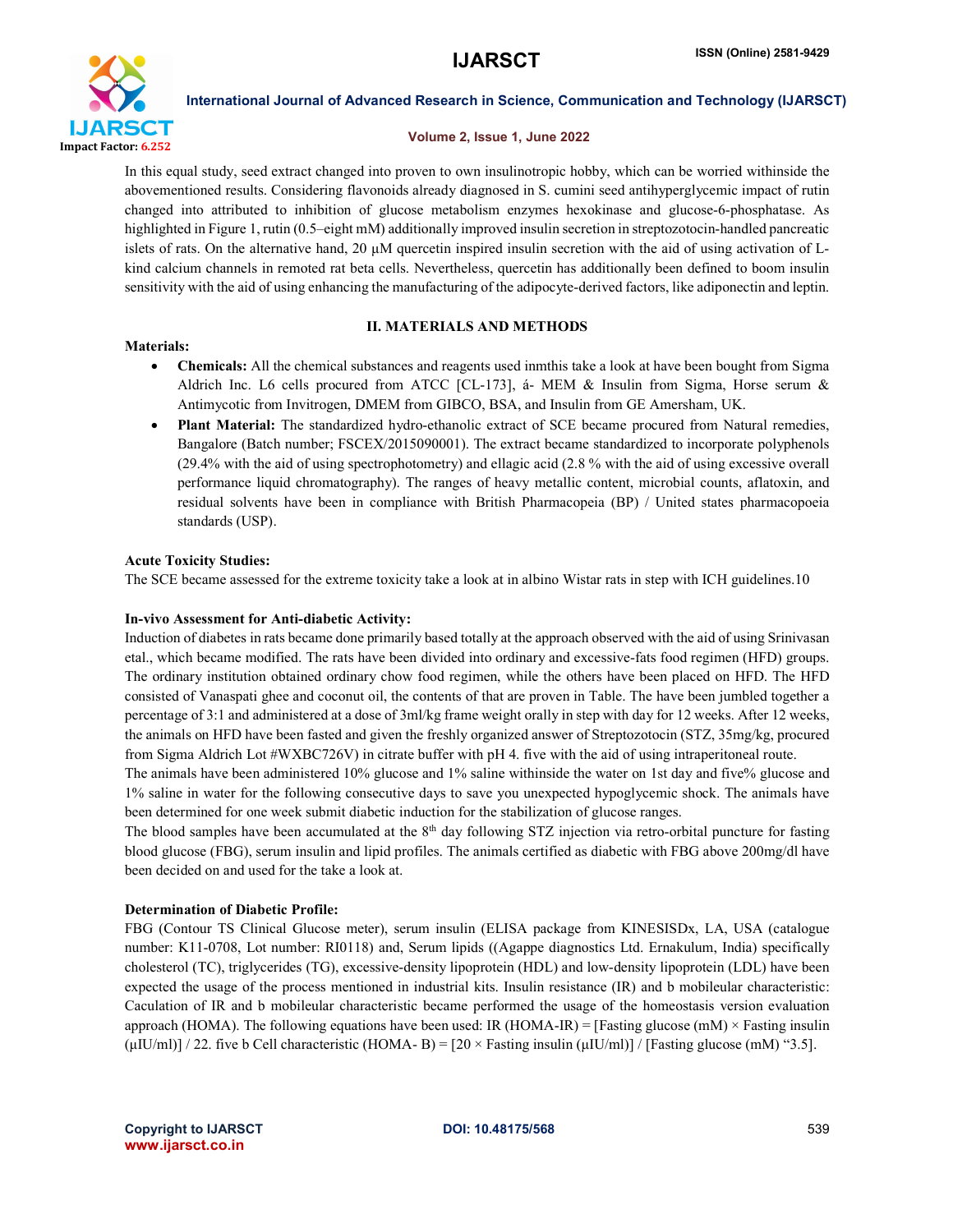

# Volume 2, Issue 1, June 2022

# III. EXPERIMENT DESIGN

The animals have been randomly divided into six groups, as illustrated below.

Group I: Normal manage institution, animals on a ordinary food regimen that obtained the car. five riboxymethylcellulose (CMC), in water.

Group II: Diabetic manage institution, excessive fats food regimen +STZ that obtained best CMC,

Group III: Pioglitazone institution, diabetic animals dealt with with pioglitazone 10 mg/kg frame weight in CMC

Group IV, V, VI: SCE groups, diabetic animals dealt with with SCE at doses of 100,2 hundred and four hundred mg in step with kg every day dose in CMC

# Administration of Drugs:

The 100, 2 hundred, four hundred mg/kg doses of SCE extracts and fashionable drug pioglitazone (10/ kg) have been organized as a suspension the usage of five riboxymethylcellulose (CMC) as a car and administered with the aid of using oral gavage for 21 days. The ordinary manage and diabetic manage institution obtained the car best.

| <b>Components</b>         | Indian Vanaspati | <b>Coconut Oil</b> |  |
|---------------------------|------------------|--------------------|--|
| Ratio                     | Three parts      | One part           |  |
| % of fatty acid           | $>20\%$          | 9%                 |  |
| % of saturated fatty acid | $>60\%$          | 90%                |  |

Table 1: Composition of high fat diet administered to Wistar albino rats in addition to the standard chow

Table 2. Effect of SCE on fasting blood glucose and serum insulin levels in long term high fat diet and low dose Streptozotocin induced Type 2DM in Wistar albino rats. The values are expressed as mean $\pm$  standard deviation (n=6). \*p<0.01 and \*\*p<0.05 compared to the diabetic control.

| Study group              | <b>Fasting blood</b><br>glucose before<br>treatment (mg/dl) | <b>Fasting blood</b><br>glucose after<br>treatment (mg/dl) | <b>Serum</b> insulin<br><b>before</b><br>treatment (m<br>IU/L) | Serum insulin<br>after treatment<br>(m I U/L) |
|--------------------------|-------------------------------------------------------------|------------------------------------------------------------|----------------------------------------------------------------|-----------------------------------------------|
| I Normal Control         | $73.5 \pm 12.5$                                             | $78.33 \pm 6.53$                                           | $14.35 \pm 3.05$                                               | $16.28{\pm}4.49$                              |
| II Diabetic control      | $419.50 \pm 131.38$                                         | $414.83 \pm 129.16$                                        | $6.47 \pm 4.14$                                                | $7.13 \pm 3.74$                               |
| III SCE $100$ mg/kg      | $268.83 \pm 63.87$                                          | $98.00 \pm 24.69*$                                         | $6.47\pm4.26$                                                  | $8.90 \pm 1.27$                               |
| IV SCE $200$ mg/kg       | $306.17 \pm 108.69$                                         | $96.00 \pm 8.32*$                                          | $7.99 \pm 5.15$                                                | $12.00 \pm 1.57$                              |
| V SCE 400mg/kg           | $332.17 \pm 128.12$                                         | $235.50 \pm 121.10*$                                       | $7.55 \pm 4.84$                                                | $12.50 \pm 3.41*$                             |
| VI Pioglitazone, 10mg/kg | $293.00 \pm 143.46$                                         | $121.50 \pm 53.10*$                                        | $6.80 \pm 2.55$                                                | $15.70 \pm 5.4$                               |

# IV. RESULT AND DISCUSSION

Based on its effectiveness as an anti-hyperglycemia, oral management of Jamblang has a good-sized impact on decreasing fasting blood glucose ranges in rat, while as in comparison to bad controls (DM organization). If primarily based totally at the chemical ingredients contained in each Jamblang leaf extract, consisting of alkaloids, saponins, tannins, phenols, flavonoids, steroids, and additionally glycosides, there are numerous mechanisms that can be concerned with inside the procedure of decreasing GDP. Based at the studies that has been done, those ingredients have the capacity